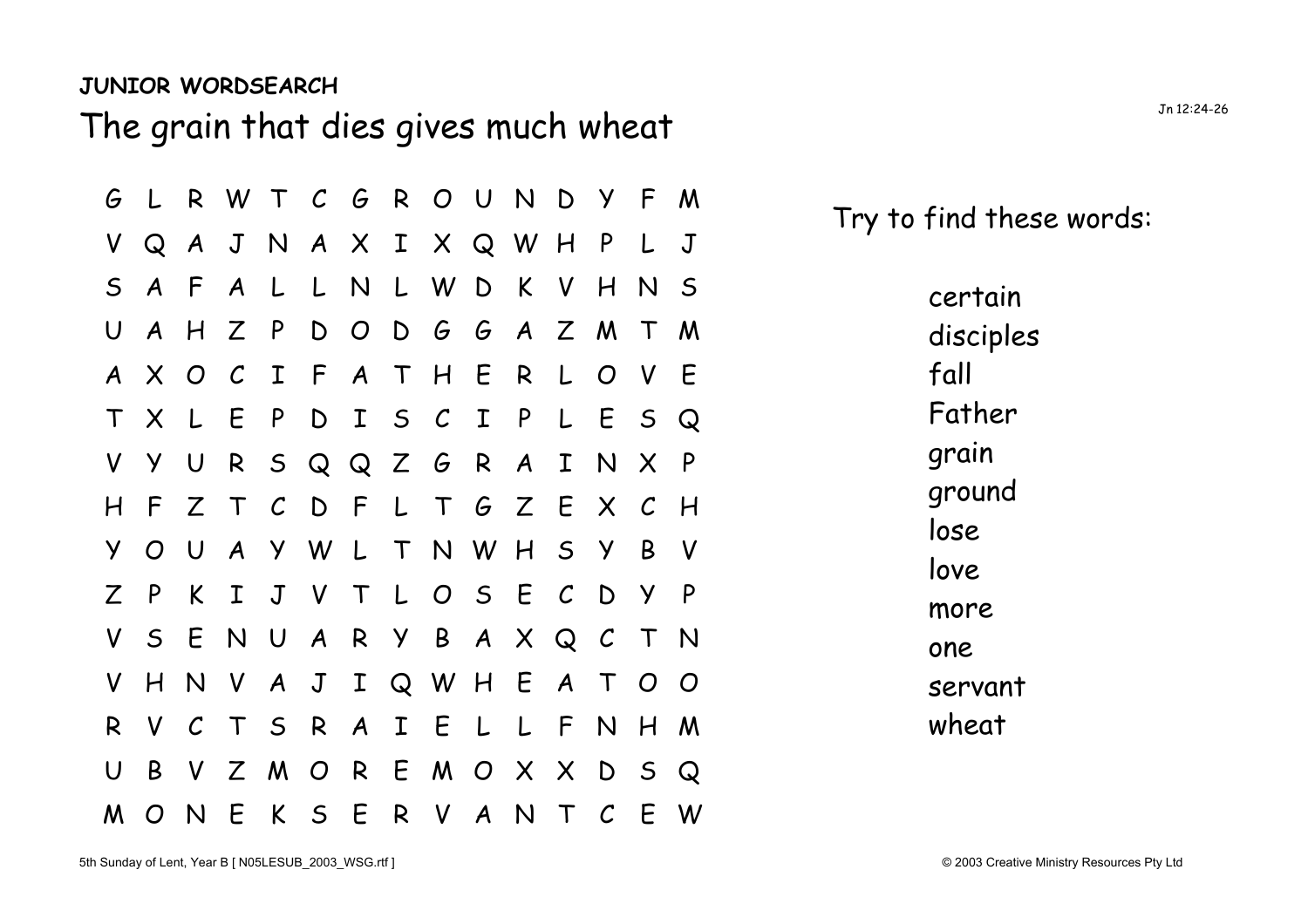## **SENIOR WORDSEARCH**

The grain that dies gives much wheat  $J<sub>n 12:24-26</sub>$ 

F C D E I D I L M L Y E H K Z Q G J N D R W W Y A P I M U E B K C P U V A O U W M I I V J P A S B I O U K W M V K U I D Y E R A B H R O S I R G I Y M F G E S M V I G W E E C Y Q P F O I I O W F L K R L S M V K W A T A E H W W K G E P S E V O L T O O N E L N G S Z I R N Y J V H J I O O F J O A J C V E P X H E A T S Y U L F G Y S Y H M B J R N A C I G X Q A X I O M R F G A C L Q P K L Z L D V E U V V C V Q D Z Q I L K J L W P Z R V O G E L L P B D R X L D M E A K L U W H O U J A J H J O S V R J H K M L N N O Y C E R T A I N L G Q C F W G

Try to find these words:

certain disciples fall Father grain ground lose love more one servant wheat